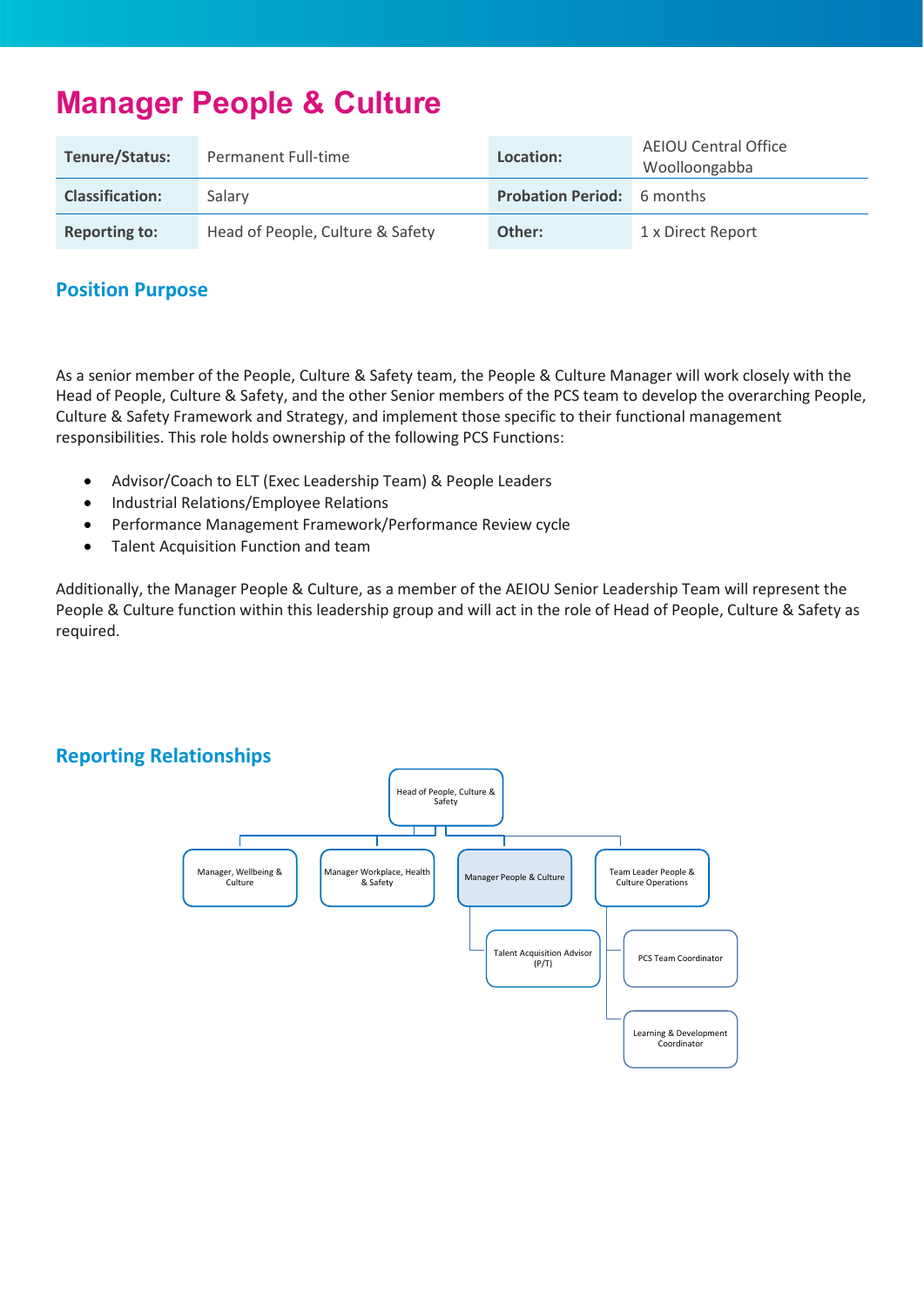# **Responsibilities**

| <b>Area</b>                                                        | <b>Responsibilities</b>                                                                                                                                                                                                                                                                                                                                                                                                                                                                                                                                                                                                                                                                                                                                                                                                                                                                                                                     |
|--------------------------------------------------------------------|---------------------------------------------------------------------------------------------------------------------------------------------------------------------------------------------------------------------------------------------------------------------------------------------------------------------------------------------------------------------------------------------------------------------------------------------------------------------------------------------------------------------------------------------------------------------------------------------------------------------------------------------------------------------------------------------------------------------------------------------------------------------------------------------------------------------------------------------------------------------------------------------------------------------------------------------|
| Leadership<br>(Functional &<br>People)                             | Functional leadership of the Talent Acquisition function - Lead the Talent Acquisition<br>advisor in collaboration with key stakeholders to support the build of a centralised<br>and robust recruitment and talent selection process, accommodating growth<br>strategies and resource requirements<br>Functional Leadership of the Performance Management Framework - Review/refresh<br>current Performance Management framework, and implement including KPIs,<br>behaviour competencies.<br>Manage the bi-annual cycle of Performance Reviews ensuring completion, provide<br>training, advice, and coaching to people leaders on performance management<br>process.<br>• Provide the day-to-day leadership, coaching & development of the Talent<br><b>Acquisition Advisor</b><br>Plan for succession of own role, and TA Advisor role, identify opportunities to offer<br>relief/secondment opportunities                              |
| <b>Strategy &amp; Change</b>                                       | Works with HoPCS to monitor functional strategy and continue to align with group<br>strategy & direction<br>Represent PCS in workplace change initiatives, in collaboration with key<br>$\bullet$<br>stakeholders, to ensure changes are implemented in compliance with relevant<br>industrial instruments and legislations<br>Apply proven Change Management strategies/tactics in facilitating large change<br>initiatives within AEIOU.                                                                                                                                                                                                                                                                                                                                                                                                                                                                                                  |
| <b>Industrial</b><br><b>Relations/Employee</b><br><b>Relations</b> | Mitigate AEIOU exposure to Industrial Risk through ensuring people practices, and<br>PCS policies and procedures comply with FWA (Fair Work Australia) and the<br><b>Enterprise Agreement</b><br>Provide contemporary human resources and industrial relations advice and coaching<br>$\bullet$<br>to key stakeholders/people leaders to help develop strategies & interventions in the<br>management of complex industrial/employee/performance issues.<br>Drive development & execution of the AEIOU Enterprise Agreement, ensuring best<br>$\bullet$<br>outcomes for AEIOU employees, and the sustained future of the organization<br>Initiate and carry out workplace investigations as required to ensure compliance<br>with applicable industrial instruments, legislation, policy, and procedures<br>Participation in case management meetings, investigations and represent at Fair<br>$\bullet$<br>Work Commission where required. |
| <b>Stakeholder</b><br><b>Management</b>                            | Build & maintains professional and supportive relationships with key stakeholders &<br>people leaders specific to the functional responsibilities of the role.<br>Works closely with Manager Workplace, Health & Safety to support a strong safety<br>culture at AEIOU.                                                                                                                                                                                                                                                                                                                                                                                                                                                                                                                                                                                                                                                                     |
| <b>Process</b><br><b>Improvements</b>                              | Works closely with Team Leader PCS Operations to ensure support for/compliance to<br>$\bullet$<br>the Operational processes<br>Build and maintain PCS Dashboard - using key people indicators (e.g., turnover,<br>engagement, recruitment activity) to support people leaders to manage their<br>business                                                                                                                                                                                                                                                                                                                                                                                                                                                                                                                                                                                                                                   |
| <b>Culture, Engagement</b><br>& Performance                        | Works closely with Manager of Wellbeing & Culture to develop and deliver cultural<br>$\bullet$<br>improvement initiatives, champion diversity & inclusion                                                                                                                                                                                                                                                                                                                                                                                                                                                                                                                                                                                                                                                                                                                                                                                   |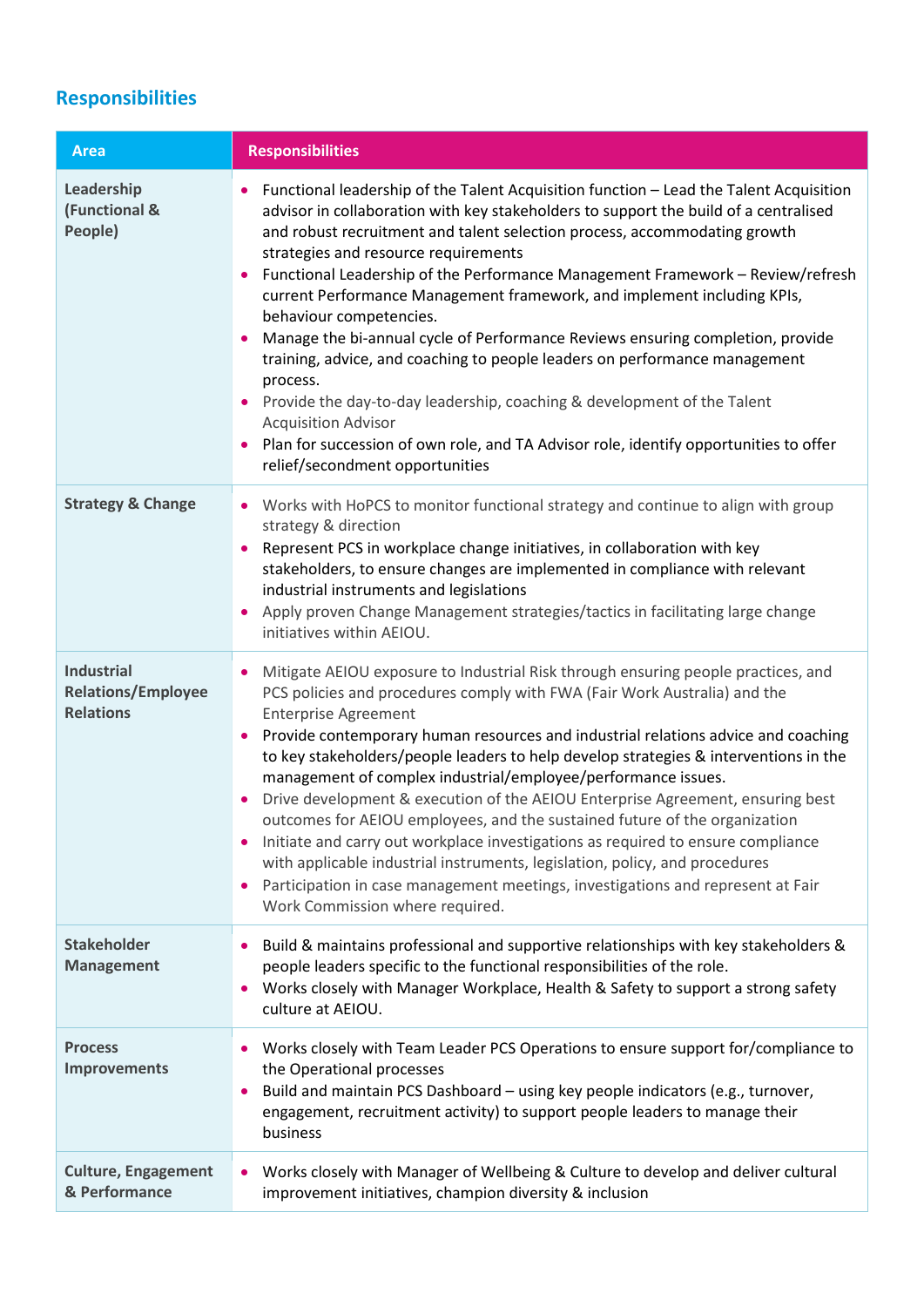| <b>Area</b>             | <b>Responsibilities</b>                                                                                                                   |
|-------------------------|-------------------------------------------------------------------------------------------------------------------------------------------|
|                         | Develop employee engagement programs and initiatives with a view to fostering a<br>healthy, happy, and collaborative working environment. |
| <b>Key Stakeholders</b> |                                                                                                                                           |

## • Executive Leadership Team

- Manager Workplace Health & Safety
- Central Office support teams
- Senior Leadership Team
- Team Leader PCS Operations
- Finance/Payroll
- Union Representatives
- Manager Wellbeing & Culture
- People Leaders/Centre Managers
- External Partners e.g., vendors, Service Providers, IR Legal Counsel

## **Organisational responsibilities**

- Role model AEIOU values and demonstrate excellence in professional practice and ethical behaviour
- Comply with AEIOU policies and procedures, including:
	- o Workplace, Health and Safety directives and practices
	- o Employee Code of Conduct ensuring that conduct reflects our commitment to a workplace that is free from harassment and inclusive.
- Use AEIOU resources and equipment efficiently, economically, and honestly

# **Selection Criteria**

#### **Preferred qualification(s):**

#### **Essential license(s):**

- Relevant degree in Human Resource Management and/or Industrial Relations
- Workplace Conflict/Mediation training
- Member of Australian Human Resources Institute
- Project & Change Management certification highly regarded
- Positive Working with Children Check (ACT (Australian Capital Territory))
- Open QLD driver's licence
- QLD: Ability to obtain Positive Blue Card/NDIS Worker Screening clearance
- Covid-19 Vaccinated
- SA: Working with Children Check

# **Job Knowledge/Ability**

- Minimum of 5-10 years' experience in a HR advisor/Senior Generalist role, supporting Executive or Senior Leaders
- Understanding of the Fair Work Act, The National Employment Standards, applicable National Awards and associated legislative compliance requirements. Proven ability to interpret legislation/regulations.
- Thorough understanding of the Employee Lifecycle stages, and proven experience in developing appropriate PCS Policies & Procedures to support each stage. Improving processes/policies which enhance employee experience
- Highly developed relationship building & management skills, service orientation, and ability to positively influence outcomes
- Demonstrated experience in project/change management of process improvements & initiatives, and the ability to meet deadlines in demanding and ever-changing environments
- Workforce/Talent Planning experience and or training in the development of workforce strategies which build capability, plan for succession, and build a highly skilled workforce